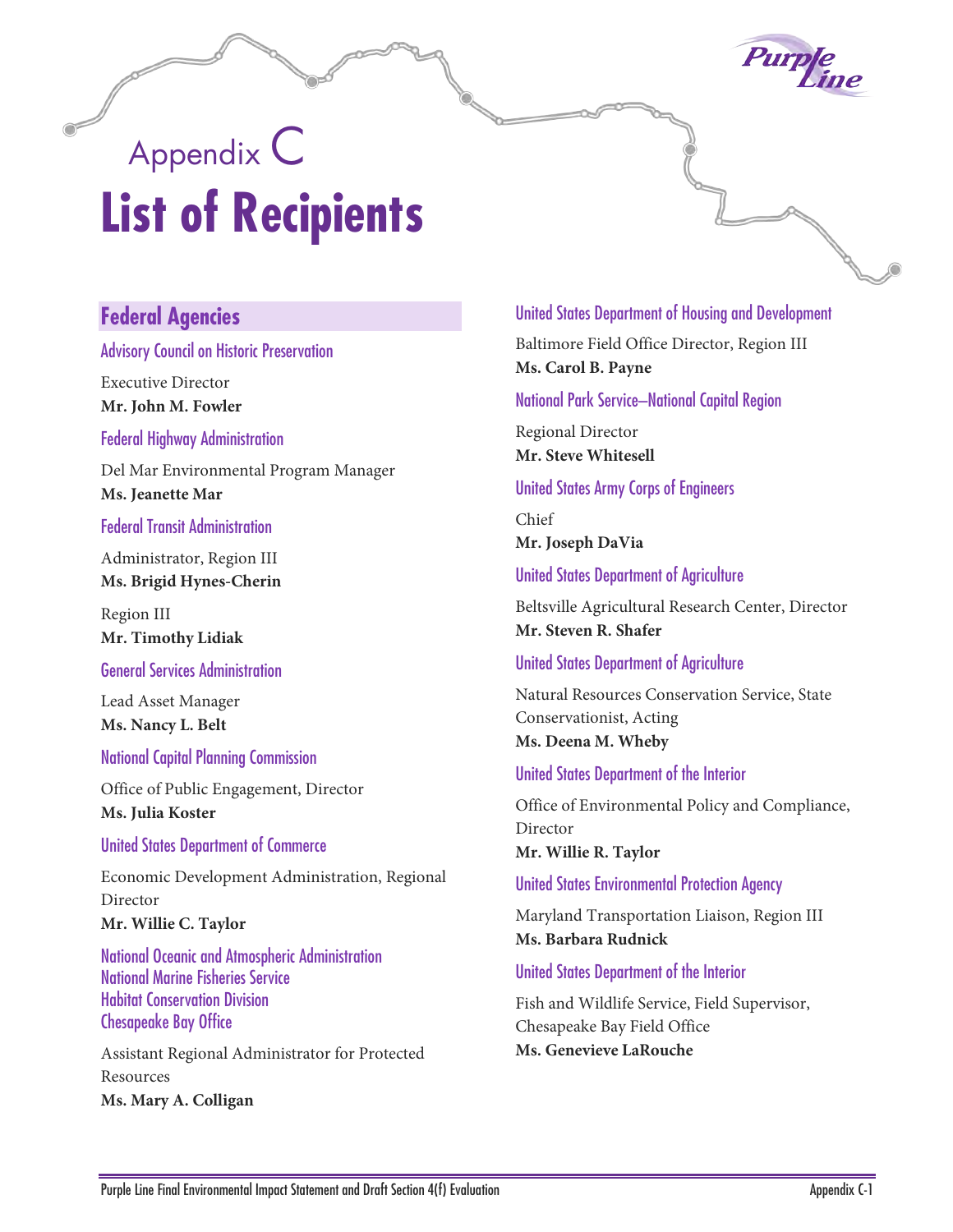Fish and Wildlife Biologist, Rare, Threatened, and Endangered Species (RTE), Chesapeake Bay Field Office, Endangered Species Program Leader **Cherry Keller**

## **State and Regional Agencies**

#### Critical Area Commission for the Chesapeake and Atlantic Coastal Bays

Maryland Department of Natural Resources, Regulations Coordinator **Ms. Lisa Hoeger**

#### Maryland Department of Business and Economic Development

Secretary **Mr. Dominic Murray**

#### Maryland Department of the Environment

Division Chief, Non-Tidal Wetlands and Waterways Division, Wetland and Waterway Program

**Ms. Amanda Sigillito**

Maryland Department of Transportation

Office of Planning and Capital Programming, Deputy Director **Ms. Heather Murphy**

#### Maryland Historical Trust

Office of Preservation Services, Administrator, Review and Compliance (R&C) **Ms. Elizabeth Cole**

#### Maryland State Clearinghouse

Department of Budget and Fiscal Planning Department of Education Department of General Services Department of Health and Mental Hygiene Department of Housing and Community Development Department of Natural Resources Department of Planning Department of Public Safety and Correctional Services Interagency Committee for School Construction Maryland Historical Trust

Maryland State Highway Administration Maryland State Law Library

Maryland State Highway Administration

Administrator **Ms. Melinda B. Peters**

#### Metropolitan Washington Council of Governments

Transportation Director, National Capital Region **Mr. Ronald Kirby**

## **County and Local Agencies**

#### City of Takoma Park

Acting Deputy City Manager **Ms. Suzanne Ludlow**

#### City of College Park

Director of Planning **Ms. Terry Schum**

#### City of New Carrollton

Acting City Administrative Officer **Mr. Graham Waters**

#### Maryland-National Capital Park and Planning Commission (Montgomery County)

Department of Parks, Director **Ms. Mary Bradford**

Planning Board Chairman **Ms. Francoise Carrier**

Transportation Coordinator **Mr. Tom Autrey**

Chief, Functional Planning and Policy Division **Ms. Mary Dolan**

Department of Park and Planning, Area 2 Chief **Mr. Glenn Kreger**

Historic Preservation Coordinator **Mr. John Carter**

Historic Preservation Planner **Ms. Anne Fothergill**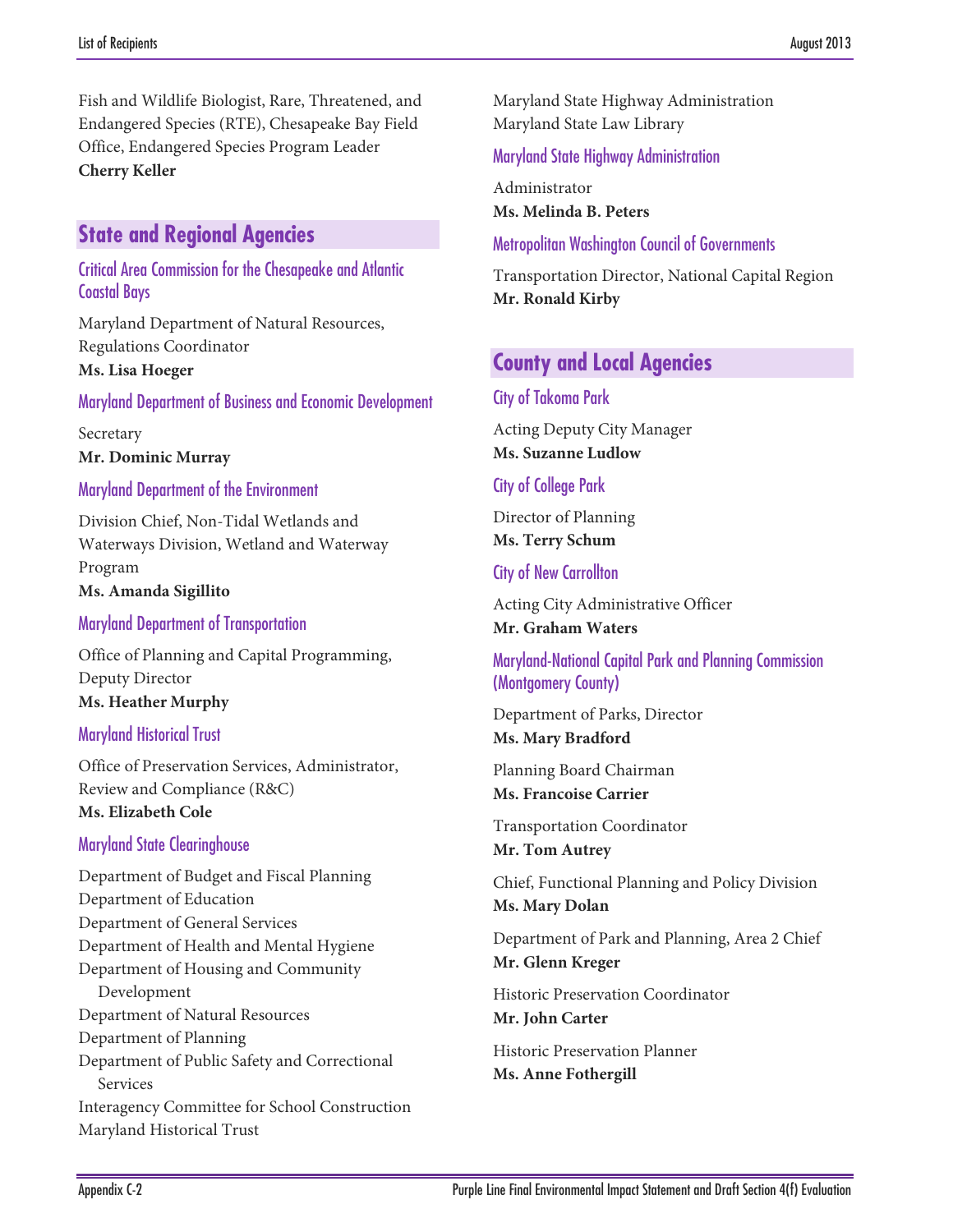#### Maryland-National Capital Park and Planning Commission (Prince George's County)

Planning Board, Chairman **Ms. Elizabeth M. Hewlett**

Planning Director **Ms. Fern Piret**

Countywide Planning Division, Division Chief **Mr. Derick Berlage**

Planning Department, Historic Preservation and Public Facilities, Supervisor

**Mr. Howard Berger**

Countywide Planning Division, Transportation Supervisor

**Mr. Eric Foster**

Countywide Planning Division, Transportation Planning Coordinator **Faramarz Mokhtari**

Pedestrian / Bike Planner **Dan Janousek**

Maryland Transit Administration, Washington Regional Office

**Mr. Sean C. Egan**

Montgomery County Department of Public Works and **Transportation** 

Special Assistant to the Director **Mr. Gary Erenrich**

Montgomery County Executive's Office

Assistant Chief Administrative Officer

**Mr. Thomas Street**

Prince George's County Department of Public Works and **Transportation** 

Director **Mr. Darrel Mobley**

Special Assistant to the Director **Mr. Victor Weissberg**

Transit Planning Section, Chief **Mr. Aaron Overman**

Prince George's County Department of Permitting, Inspections and Enforcement

Director **Mr. Haitham Hijazi**

Prince George's County Executive's Office

Deputy Chief of Staff **Mr. Bradley Frome**

Chief Administrative Officer **Mr. Bradford L. Seamon**

Town of Chevy Chase

Mayor **Ms. Patricia A. Burda**

Town of Riverdale Park

Town Administrator **Ms. Sara Imhulse**

Washington Metropolitan Area Transit Authority

Planning and Project Development **Mr. John Magarelli**

Managing Director, Office of Planning **Mr. Shyam Kannan**

# **Libraries**

Bethesda Library Bladensburg Library Chevy Chase Library Greenbelt Library Hyattsville Library Long Branch Library Maryland Department of Legislative Services Library Maryland State Archives Maryland State Law Library New Carrollton Library Silver Spring Library State Library Resource Center Takoma Park Maryland Library University of Maryland Library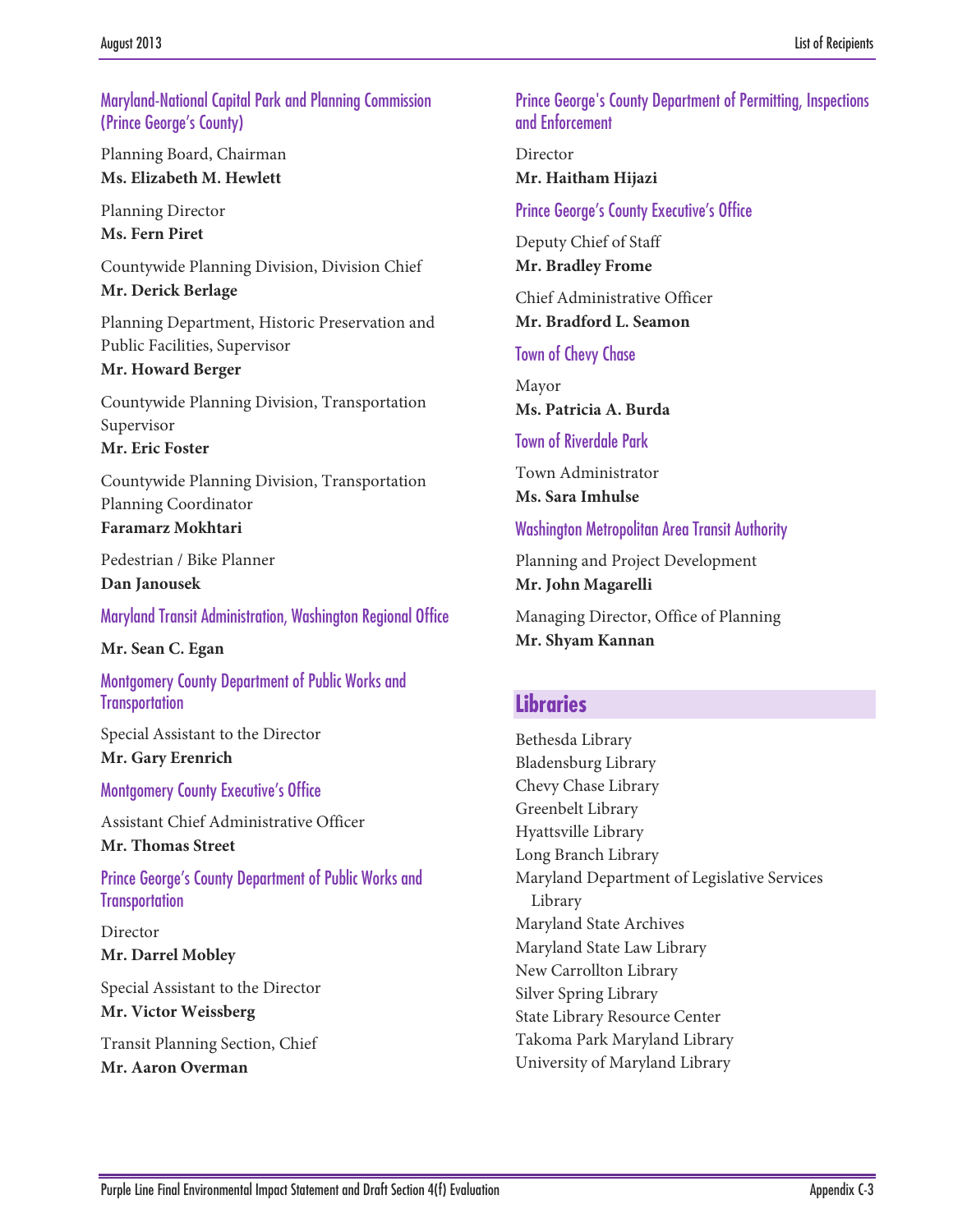# **Elected Officials—Federal**

*(Executive Summary)*

United States Senate

**Senator Barbara A. Mikulski**

**Senator Benjamin L. Cardin**

United States House of Representatives

District 1 **Representative Andy Harris**

District 2 **Representative C. A. Dutch Ruppersberger, III**

District 3 **Representative John P. Sarbanes**

District 4 **Representative Donna Edwards**

District 5 **Representative Steny H. Hoyer**

District 6 **Representative John Delaney**

District 7 **Representative Elijah E. Cummings**

District 8 **Representative Christopher Van Hollen, Jr.**

# **Elected Officials—State**

*(Executive Summary)*

Senate of Maryland

District 16 **Senator Brian E. Frosh**

District 18 **Senator Richard S. Madaleno, Jr.**

District 20 **Senator Jamie B. Raskin**

District 21 **Senator James C. Rosapepe**

District 22 **Senator Paul G. Pinsky** District 47 **Senator Victor R. Ramirez**

#### Maryland House of Delegates

District 16 **Delegate Ariana B. Kelly Delegate C. William Frick Delegate Susan C. Lee**

District 18 **Delegate Ana Sol Gutierrez Delegate Alfred C. Carr, Jr. Delegate Jeffrey D. Waldstreicher**

District 20 **Delegate Sheila E. Hixson Delegate Thomas Hucker Delegate Heather R. Mizeur**

District 21 **Delegate Barbara A. Frush Delegate Joseline A. Pena-Melnyk Delegate Benjamin S. Barnes**

District 22 **Delegate Tawanna P. Gaines Delegate Anne Healey Delegate Alonzo T. Washington**

District 47 **Delegate Jolene Ivey Delegate Doyle L. Niemann Delegate Michael G. Summers**

# **Elected Officials—County**

*(Executive Summary)*

Montgomery County

County Executive **Isiah Leggett**

Prince George's County

County Executive **Rushern L. Baker, III**